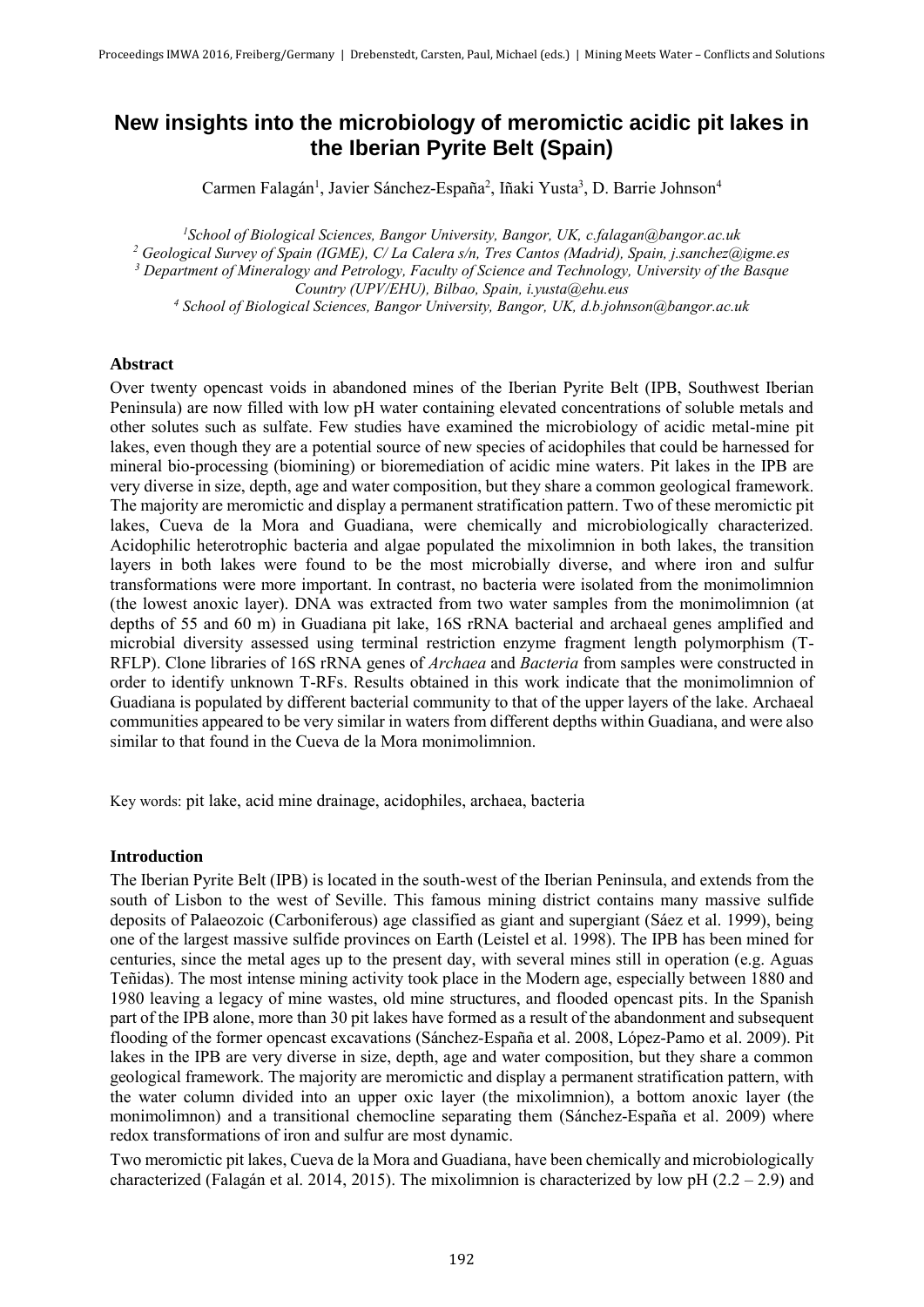high redox potential ( $\sim$  +800 mV), whilst the monimolimnion is characterized by high pH (4 – 4.5) and low redox potential  $\left(\sim 300 \text{ mV}\right)$ . The chemocline is characterized by pronounced gradients of physicochemical parameters where oxidized and reduced forms (as for example iron and sulfur) co-exist. These metal-mine pit lakes are rich in dissolved metals (e.g. Fe, Zn, Mn) and sulfate, which usually increase in concentration with depth.

Acidophilic heterotrophic bacteria and algae populated the mixolimnion in both lakes, though maximum numbers of phototrophs were found at depths in the water column where the incident solar radiation was only  $\sim$  2% of that at the lake surface. This has been ascribed to large variations in phosphorus bioavailability in the water column. The transition layers in both lakes were found to be the most microbially diverse, and included iron- and sulfur-oxidizing autotrophs, iron-reducing heterotrophs and also, in the case of Cueva de la Mora, sulfate-reducing bacteria. Shallow sediments (recovered at 8 m depth) contained similar microbial populations in both lakes, though those located deep within Cueva de la Mora were notably different (Falagán et al. 2014, 2015).

The monimolimnetic microbial community was not studied in depth in previous work. Only archaea were detected in the lower layer of the Cueva de la Mora pit lake, while no DNA was amplified in the Guadiana pit lake monimolimnion. This paper reports new insights into the microbial composition of the anoxic layer of the Guadiana pit lake.

# **Methods**

# *Site of study and sampling*

The study was carried out in the Guadiana pit lake (Herrerías mine, Spain; 37°46'66"N, 6°49'31"W) located in the IPB. The Guadiana pit lake has a mixolimnion that can be subdivided into two layers: an epilimnion  $(0 - 8$  m depth), which is aerobic and influenced by seasonal temperature changes, overlying an anoxic hypolimnion  $(8 - 20 \text{ m depth})$ , within which all measured physico-chemical parameters showed no depth-related changes. The monimolimnion, which extends from 20 to 65 m, is characterized by relatively high pH  $4.0 - 4.5$  and low redox potential  $(+330 - +400$  mV). The monimolimnion is divided in two sub-layers, all the physico-chemical parameters follow an increasing (e.g. temperature) or decreasing (e.g. redox potential) pattern up to a depth of 50 m, after which all of these parameters are constant down to the lake bottom. The vertical pattern is deeply influenced by the existence of mine galleries intersecting the former mine pit, as reported by Sánchez-España et al. (2014). The Guadiana pit lake monimolimnetic waters are rich in sulfate ( $\sim$  7.4 g/L, SO<sub>4</sub><sup>2</sup>-S) and dissolved metals (e.g. Mn,  $\sim$  400 mg/L; Zn,  $\sim$  300 mg/L), but the most dominant metal is iron ( $\sim$  7.6 g/L) which due to the anoxic conditions of the monimolimnion is mainly as ferrous iron (Falagán et al. 2014). This lake presents very high CO<sub>2</sub> concentration in the monimolimnion (caused by the dissolution of carbonate present in spilites and by mineralization) so that a controlled degasification process is undergoing (Boehrer et al. 2016).

The Guadiana pit lake was visited in October 2014, water samples were collected from 55 and 60 m depth with a horizontal sampling bottle. Water samples were filtered through sterile membrane filters (0.2  $\mu$ m pore size) and stored at < 20 $\degree$ C until processed.

# *Biomolecular analyses*

DNA was extracted from the filters using MoBio "ultraclean soil DNA isolation kits", following the manufacturer's instructions. Ribosomal RNA genes (bacterial and archaeal 16S rRNA genes) were amplified using the polymerase chain reaction (PCR): the primers used were for 16S rRNA bacterial DNA the 27F (Lane 1991) and the 1387R (Marchesi et al. 1998), for 16S rRNA archaeal DNA the 20F and the 915R (Kay et al. 2013).

T-RFLP analyses of amplified genes were carried out to assess the microbial diversity of samples. Amplified DNA was separately digested with three restriction enzymes (HaeIII, CfoI, and AluI), the lengths of the gene fragments were determined using capillary electrophoresis, and the T-RFs (terminal restriction fragments) identified by comparing them with those in the databank maintained at Bangor University.

Two clone libraries were constructed, one with the 55 m sample for *Bacteria* and the other with the 60 m sample for *Archaea*. PCR products were ligated using the pGEM® -T-Easy cloning vector system (Promega, Madison, WI), and the resulting plasmids were transformed into *Escherichia coli* strain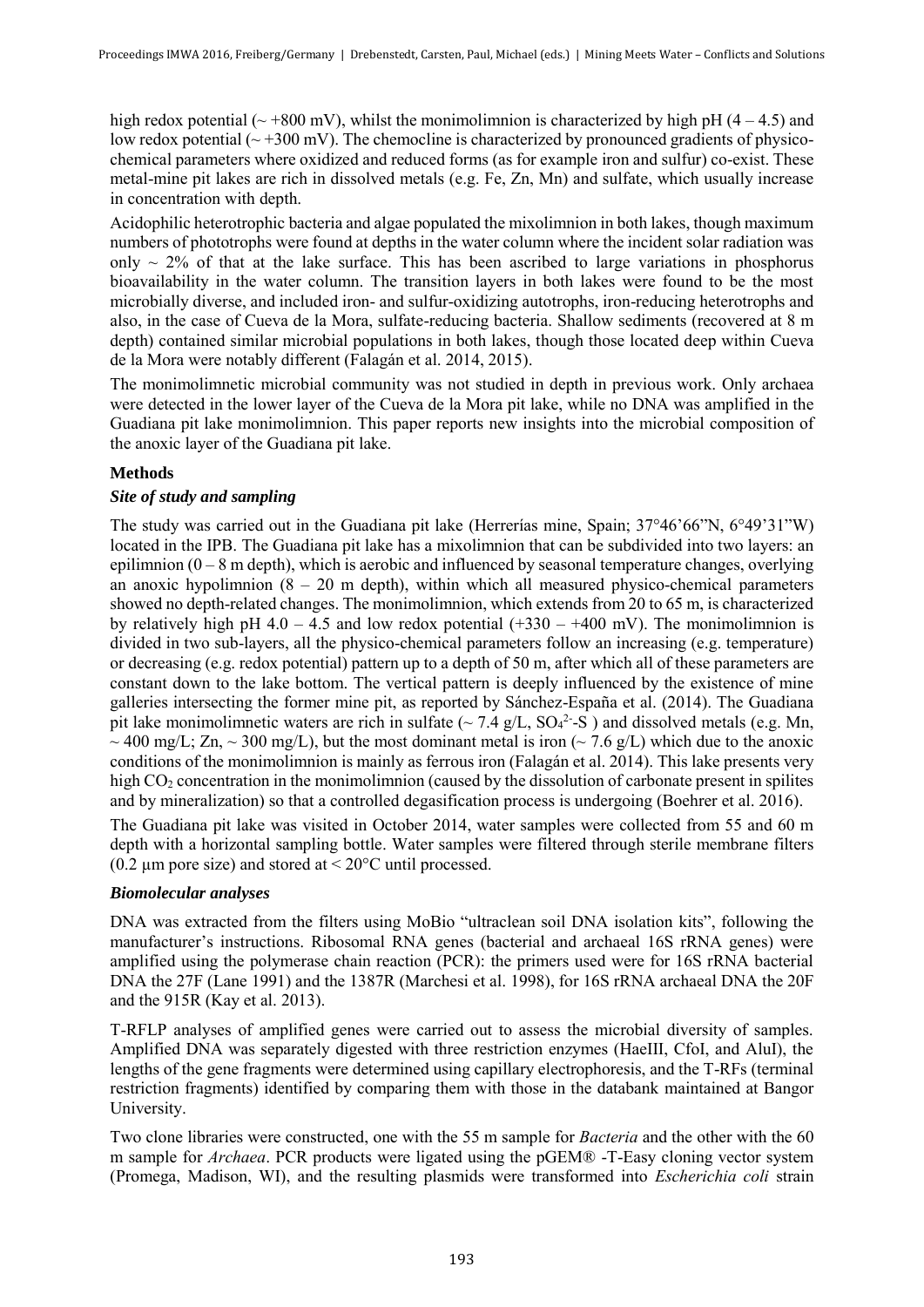DH5α, in accordance with the manufacturer's instructions. Plasmid inserts that generated different distinct restriction enzyme fragment length polymorphism (RFLP) were purified (StrataPrep Plasmid Miniprep kit, Agilent technologies) and sequenced (Macrogen, Inc., South Korea), (Kay et al. 2013).

Resulting bacterial and archaeal clone sequences were aligned using BLASTN online software (National Centre of Biotechnology Information, NCBI) and compared with those contained in the GenBank database. Sequences were deposited in the GenBank database under different accession numbers (KX083694 – KX083698).

## **Results**

Results indicated that the monimolimnion of Guadiana was populated by different bacterial community to that of the upper layers of the lake. Both water samples, taken at 55 m and 60 m depths, presented similar T-RFLP (fig. 1) profiles for bacterial 16S rRNA digests with the restriction enzyme CfoI. T-RFLP profiles were dominated by two main peaks at  $63 \pm 2$  nt and at  $578 \pm 2$  nt (CfoI digests).



*Figure 1 T-RFLP profiles of amplified bacterial 16S rRNA gene (digested with CfoI) of filtrates from the monimolimnion water samples taken at 55 m (■) and 60 m (■), of the Guadiana pit lake sampled in October 2014, and the hypolimnion (15 m deep; ■) and the epilimnion (7 m deep; ■) sampled on September 2012. The major peaks identified corresponded to Metallibacterium scheffleri (63*  $\pm$  *2 nt), Acidisphaera rubrifaciens (177*  $\pm$ *2 nt), MCF86 (144 ± 2 nt), and clones H55B-11, H55B-27, H55B-2-1 and H55B-2-7 (580 ± 2 nt).*

Archaeal communities appeared to be very similar in waters from different depths within Guadiana, and were also similar to that found in the moinimolimnion of the Cueva de la Mora pit lake (fig. 2). The archaeal 16S rRNA T-RFLP profile was dominated by two peaks at  $62 \pm 2$  nt (60 m sample) and at 213  $\pm$  2 nt (55 m sample). The 60 m sample appeared more diverse than the 55 m sample.

Analysis of the clone libraries has given insights into the indigenous microflora of the enigmatic anoxic layer of the Guadiana pit lake. Few distinct clones (four for bacteria and one for archaea) were identified by RFLP analysis of complete libraries. Two bacterial clones (H55B-2-1 and H55B-2-7) were 98% similar to *Thiomicrospira* (*T.*) *crunogena*<sup>T</sup> , a sulfur-oxidizing bacterium that was first isolated from a hydrothermal vent in the Pacific Ocean, which was reported not to grow at pH < 5.0 (Jannasch et al. 1985). Clone H55B-11 was related 95% to *Gallionella ferruginea<sup>T</sup>*. *G. ferruginea* is a neutrophilic ironoxidizing chemolithotrophic betaproteobacteria found in micro-aerobic environments such as well waters (Hallbeck and Pedersen 1990), though related strains (which probably represent at least one distinct species) have also been found in acidic environments, such as acid mine drainage waters (Hallberg et al. 2006). Clone H55B-27 was very distantly related to any described species, being 92% and 91% related to *Hydrogenovibrio* (*H.*) *marinus* <sup>T</sup>and *T. crunogena*<sup>T</sup> , respectively.

The CfoI restriction enzyme cut the amplified 16S rRNA gene in positions  $578 \pm 2$  nt for H55B-27, H55B-2-1 and H55B-2-7 clones and  $582 \pm 2$  nt for the clone H55B-11, which corresponds the main peak (580  $\pm$  2 nt) of the T-RFLP profile of bacterial 16S rRNA for samples of water from 55 and 60 m depths (fig. 1). Other peaks were not identified.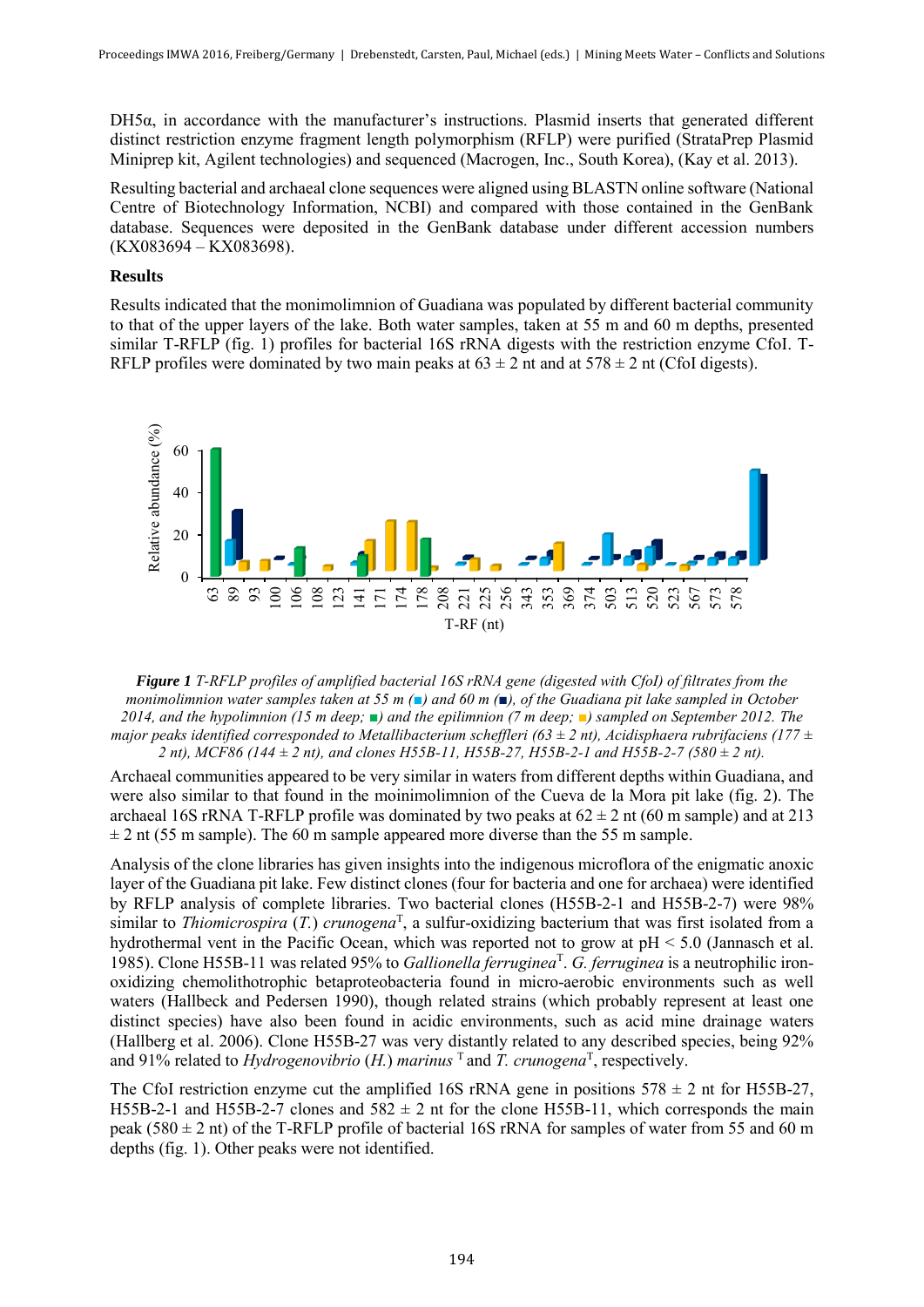

*Figure 2 T-RFLP profiles of amplified archaeal 16S rRNA gene (digested with HaeIII) of filtrates from the monimolimnion water samples taken at 55 m (■) and 60 m (■), of the Guadiana pit lake sampled in October 2014, and the monimolimnion water samples taken at 15.2 m deep (■) and 35 m deep (■) sampled on March 2012.* 

Unlike the obtained bacterial clones, just one archaeal clone (H60A-9) was successfully obtained from the archaeal 16S rRNA clone library. This was 97% related to another clone (clone 38F-8) obtained from the monimolimnetic sediments of the pit lake Cueva de la Mora (Falagán et al. 2014). These clones are confined to the *Crenarchaeota* phylum, members of which are thought to be ubiquitous in aquatic and terrestrial environments (e.g. Abreu et al. 2001, Kemnitz et al. 2007)

## **Discussion**

Prior to this study no indigenous bacteria or archaea had been identified in the monimolimnetic waters of the Guadiana pit lake, and archaea could only be detected in a similar pit lake of the IPB, the Cueva de la Mora pit lake (Falagán et al. 2014). The monimolimnetic waters of these lakes account  $40 - 50\%$ the lake volume. These waters are very rich in dissolved metals (e.g. Fe(II), Zn, Mn, As) and sulfate. Moreover, the monimolimnion of the Guadiana pit lake has extremely high  $CO<sub>2</sub>$  concentration, explained by water/rock interaction (carbonate dissolution) and by an inflow of ground water at  $50 - 55$ m deep (Sánchez-España et al. 2014, Boehrer et al. 2016).

In a recent study of these metal-mine pit lakes by Falagán et al. (2014), no DNA was obtained from a monimolimnetic water sample from the Guadiana pit lake. In the present work, although no isolates were obtained, archaeal and bacterial DNA was amplified from water samples taken from this anoxic layer. The T-RLFP profiles show that the bacterial communities were very similar in both water samples of the monimolimnion of the Guadiana pit lake, but they were different to that found in the upper layers of this lake (fig. 1; tab. 1). The archaeal community appeared to be very similar in waters from different depths within Guadiana, and were also similar to that found in the Cueva de la Mora monimolimnion (fig. 2).

Only a few bacteria were detected in the construction of the clone library; however, it is possible to have a good insight into the microbial composition of the monimolimnion. Clone HB55-11 was very closely related (identity of 95%) to *G. ferruginea*<sup>T</sup> suggesting that it may not be the same species though it is likely to belong to the same genus. *Gallionella* is a group of iron-oxidizing bacteria firstly isolated from ferrous iron-containing fresh waters (Hallbeck and Pedersen 1990). *Gallionella* spp. form twisted stalks that are easily observed in water samples where inhabits, and use ferrous iron as energy source and carbon dioxide as carbon source (Hallbeck and Pedersen 1991), which both are found in high concentrations in the anoxic bottom layer of the Guadiana pit lake (Sánchez-España et al. 2014).

Clones H55B-2-1 and H55B-2-7 were found to be 99% related to uncultured clones obtained from deepsea waters, and 98% related to *T. crunogena*<sup>T</sup>. These clones (H55B-2-1 and H55B-2-7) were also 98% similar to an uncultured clone obtained from a marine shore sulfidic mine tailings dump (Chañaral Bay, Atacama Desert, northern Chile; Korehi et al. 2012). *T.crunogena* was firstly isolated from a hydrothermal vent at 2,600 m deep (Jannasch et al. 1985). This species can grow between pH 5.0 to 8.5 (Jannasch et al. 1985), whilst the monimolimnion of the Guadiana pit lake pH is 4.0 – 4.5. Given that the low pH at which *T. crunogena* can grow is higher than the pH of the monimolimnion, H55B-2-1 and H55B-2-7 could possibly be different species, but at least are distinct strains of the same species.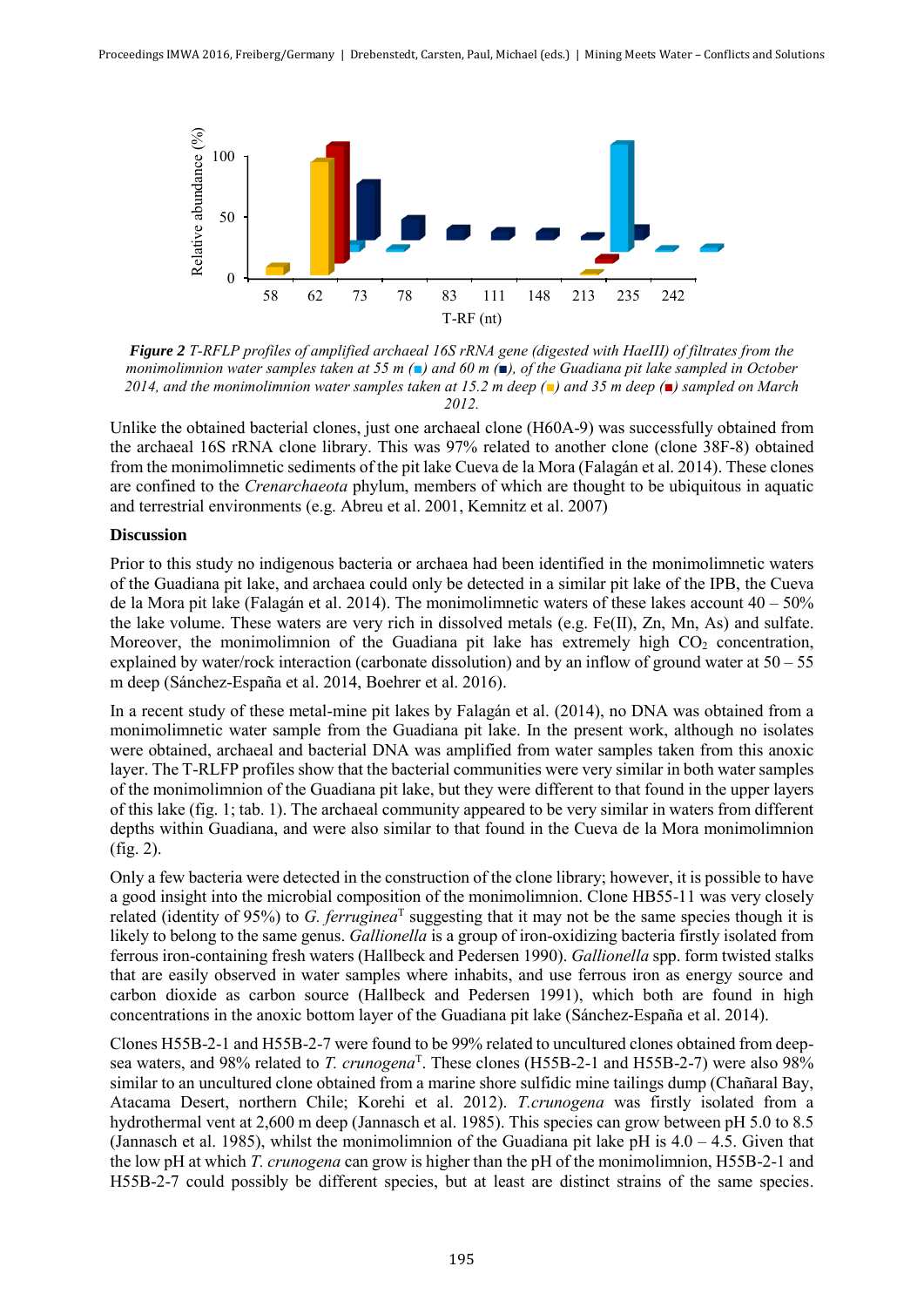*Thiomicrospira* spp. are chemolithotrophic sulfur-oxidizing bacteria typically found in marine environments, *T. crunogena* uses reduced-sulfur compounds (i.e. sulfide, thiosulfate, and elemental sulfur) to obtain energy and carbon dioxide as carbon source (Jannasch et al. 1985).

| Clone<br>designation                               | Closest relative                                              | % Identity<br>$(16S \, rRNA)$ | Fe/S<br>transformations | pH<br>range | Reference                     |
|----------------------------------------------------|---------------------------------------------------------------|-------------------------------|-------------------------|-------------|-------------------------------|
| H <sub>55</sub> B-11<br>(KX083694)                 | Gallionella<br>ferruginea <sup>T</sup>                        | 95                            | $Fe^{2+}$ -ox           | $5.0 - 6.5$ | Hallbeck and<br>Pedersen 1990 |
| H <sub>55</sub> B-27<br>(KX083695)                 | Hydrogenovibrio<br>marinus <sup>T</sup>                       | 92                            | $S_{\text{red}}$ -OX    | $5.0 - 8.5$ | Nishihara et al. 1991         |
|                                                    | Thiomicrospira<br>crunogena <sup>T</sup>                      | 91                            | $S_{red}$ - $OX$        | $7.5 - 8.0$ | Jannasch et al. 1985          |
| $H55B-2-1$<br>(KX083696)<br>H55B-2-7<br>(KX083697) | Thiomicrospira<br>crunogena <sup>T</sup>                      | 98                            | $S_{red}$ -OX           | $7.5 - 8.0$ | Jannasch et al. 1985          |
| H <sub>60</sub> A-9<br>(KX083698)                  | $C$ lone $38F-8$<br>Nitrososphaera<br>viennensis <sup>T</sup> | 97                            |                         |             | Falagán et al. 2014           |
|                                                    |                                                               | 83                            |                         | $6 - 8.5$   | Stieglmeier et al.<br>2014    |

*Table 1. Identities of cloned genes obtained from the monimolimnion of the Guadiana pit lake and physiological characteristics of the closest described species. Genbank accession numbers are given in parenthesis.* 

The other bacterial clone H55B-27 is distantly related to any described bacterial species (92% to *H. marinus*, and 91% to *T.crunogena*), and given this it is impossible to ascertain the metabolic function of this unknown bacterium.

Falagán et al. (2014) described the microbial composition of the upper layers of the Guadiana pit lake. The epilimnion of the Guadiana pit lake was dominated by heterotrophic bacteria belonging to the genera *Acidobacteriaceae*, *Acidocella* and *Acidisphaera*. The hypolimnion was the most microbiallydiverse layer in the Guadiana pit lake. The dominant bacteria identified in this layer were very closely related to the iron-reducing moderate acidophile *Metallibacterium scheffleri*, and betaproteobacteria of the genus *Thiomonas* sp., which are sulfur-oxidizing bacteria typically found in acid mine drainage of pH 3 and above. Other bacteria able to catalyze biogeochemical transformations of iron and sulfur were also isolated from the hypolimnion of Guadiana. In contrast the majority of the bacterial clones from the monimolimnion are related to bacteria typically found in seawater. The salinity of the deep anoxic waters of this lake, mainly caused by  $SO_4^2$ , Fe<sup>2+</sup> and Mg<sup>2+</sup> (36 – 37 ‰) is very similar to the salinity of seawater, which is mainly caused Na<sup>+</sup> and Cl<sup>-</sup> ( $\sim$  35 ‰). Total dissolved solids in the monimolimnion of this metalmine pit lakes increases with depth. The osmotic pressure under which the microorganisms might cope in this layer is therefore comparable to that found in seawater. Thus, the presence of microorganisms highly tolerant to the presence of salts is highly feasible in the monimolimnion of the Guadiana pit lake.

Three other meromictic mine pit lakes in the IPB have also been microbiologically characterized, Cueva de la Mora, the Concepción and the Nuestra Señora del Carmen pit lakes, the latter two of which experience periodic mixing. No bacteria were detected in the monimolimnion of the Cueva de la Mora pit lake Falagán et al. (2014), which is physico-chemically very similar to the Guadiana pit lake. *Nitrospira*, *Actinobacteria* and *Chloroflexi* were detected in the monimolimnion of the Nuestra Señora del Carmen while only *Betaproteobacteria* and *Actinobacteria* were detected in the monimolimnion of the Concepción pit lake (Santofimia et al. 2013).

Only one archaeal clone (H60A-9) was obtained from the 60 m sample, which was distantly related to all other classified archaeal species, though it is closely related to a clone obtained from a sediment sample collected from the Cueva de la Mora pit lake. Even though both clones are affiliated with the *Crenarchaeot*a phylum, no affiliation to a genus or species level could be inferred. The major peaks present in the T-RFLP profiles of the archaeal 16S rRNA genes from this water layer have not been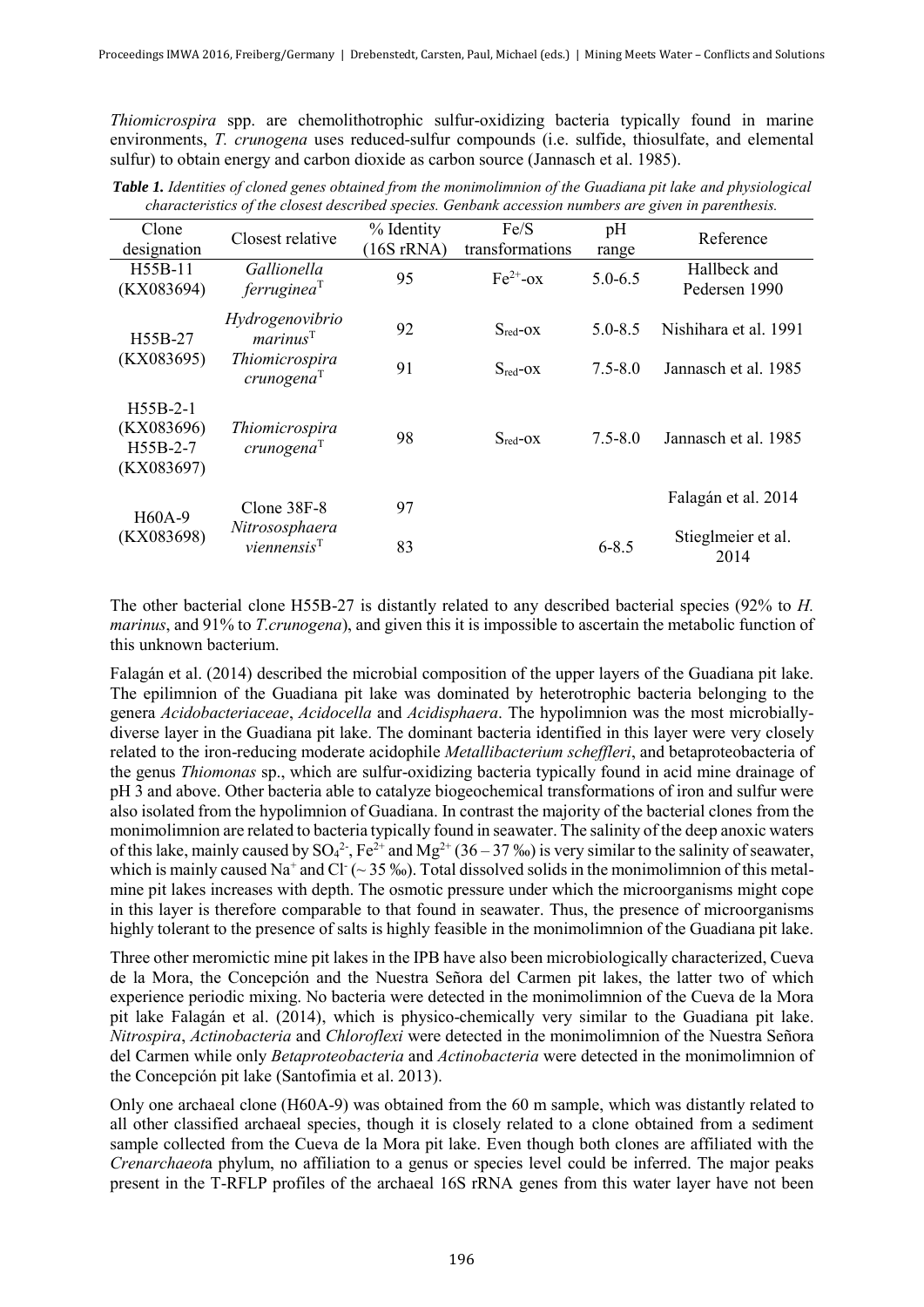identified. However, in a similar study carried out in the Cueva de la Mora pit lake, several clones obtained from water and sediment samples shared the same T-RF length (HaeIII digests) of  $63 \pm 2$  nt. Those clones were grouped within the *Euryarchaeota* phylum, including clone 5A-1 which was obtained from a water sample from the monimolimnion in this lake (Falagán et al. 2014). Whether euryarchaeotes inhabit the monimolimnion of the Guadiana pit lake is uncertain as no clones with sequences related to any euryarchaeotal species were found. The similarity between Guadiana and Cueva de la Mora pit lakes could infer that this archaeal group may be also present in the Guadiana pit lake monimolimnion.

The presence of iron-oxidizing and reduced-sulfur compound oxidizing bacteria in the monimolimnion of the Guadiana pit lake suggests that transformations of both sulfur and iron are taking place within this zone, though electron acceptors other than oxygen (which is absent) would have to be used by these microorganisms. For example, *Sulfurihydrogenibium* (*S.*) *subterraneum* and *S. azorensens* use selenite or arsenate as electron acceptor (Takai et al. 2003, Aguiar et al. 2004, respectively), both of which are present in the monimolimnion of the Guadiana pit lake (Sánchez-España, personal communication). However, it is possible that enough oxygen could still be present in the monimolimnion at very low concentration difficult to detect, and acts as electron acceptor. The physico-chemical characteristics of pit lakes influence and are influenced by the microbial composition of their waters. The specific features of the metabolism of these bacteria and their role in the cycling of these two important elements clearly deserves further research.

This study highlights the scarce information existing of the bacterial and archaeal species inhabiting anoxic waters in metal-mine pit lakes in the IPB and the potential of these environments for discovering novel species of microorganisms, some of which could be potentially used in biotechnology.

## **Conclusions**

The monimolimnion of the Guadiana pit lake is inhabited by bacteria that catalyze the oxidation of both ferrous iron and reduced-sulfur compounds, and therefore transformations of these elements are likely to be occurring in this anoxic zone of the pit lake.

The bacterial community of the Guadiana pit lake water column is divided in three different communities, corresponding to the physico-chemical stratification of the water column itself. The epilimnion is inhabited by phytoplankton and acidophilic heterotrophic iron-reducers, the hypolimnion by acidophilic iron- and sulfur-oxidizers, and the monimolimnion by neutrophilic iron-oxidizers and other bacteria related to that found in seawater. This is the first time that *Gallionella* has been reported in pit lakes of the IPB, as well as other species that are not typically found in acid mine waters, such as *Thiomicrospira* sp. The presence of salt-tolerant microorganisms in metal-mine pit lakes is probable and more effort needs to be done to isolate bacterial (and archaeal) species from the metal-mine lake waters as these are complex environments shown to be highly bacterially diverse.

While these findings shed new light on the complex microbial communities of metal-mine pit lakes, they also show that more research is required to understand fully how these both influence and are impacted by geochemistry of these environments.

#### **Acknowledgements**

This research received no specific funding.

#### **References**

- Abreu C, Jurgens G, De Marco P, Saano A and Bordalo AA (2001) *Crenarchaeota* and *Euryarchaeota* in temperate estuarine sediments. J Appl Microbiol 90:713-718
- Aguiar P, Beveridge TJ and Reysenbach AL (2004) *Sulfurihydrogenibium azorenses*, sp. nov., a thermophilic hydrogen-oxidizing microaerophile from terrestrial hot springs in the Azores. Int J Syst Evol Microbiol 54:33-39
- Boehrer B, Yusta I, Magin K and Sánchez-España J (2016) Quantifying, assessing and removing the extreme gas load from meromictic Guadiana pit lake, Southwest Spain. Sci Total Environ. Doi: 10.1016/j.scitotenv.2016.04.118
- Falagán C, Sánchez-España FJ and Johnson DB (2014) New insights into the biogeochemistry of extremely acidic environments revealed by a combined cultivation-based and culture-independent study of two stratified pit lakes. FEMS Microbiol Ecol 87:231-243